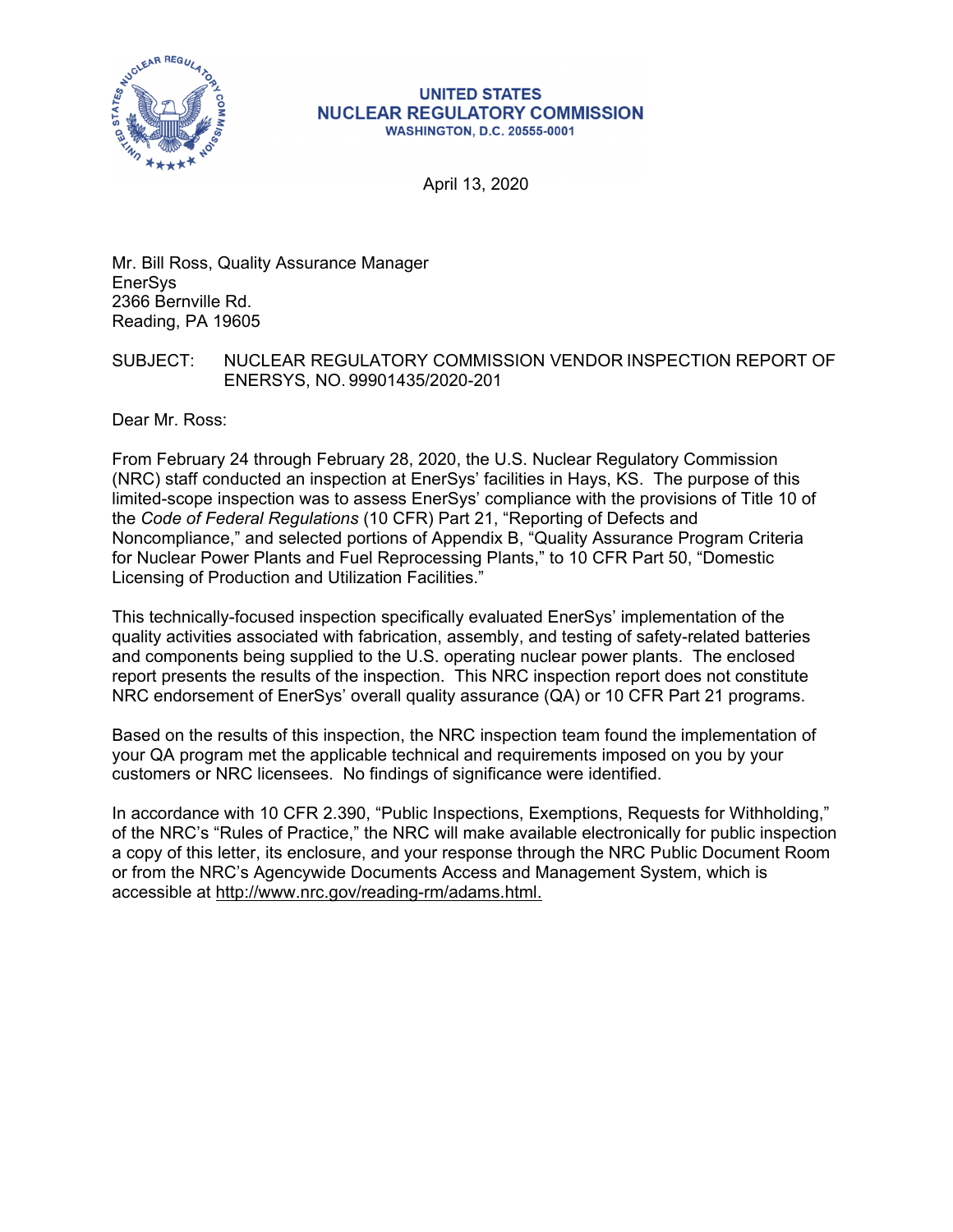If you have any questions concerning this matter, please contact Mr. Aaron Armstrong of my staff at (301)415-8396.

Sincerely,

Kerri A. Kavanagh, Chief **/RA/**  Quality Assurance and Vendor Inspection Branch Division of Reactor Oversight Office of Nuclear Reactor Regulation

Docket No.: 99901435

EPID No.: I-2020-201-0026

Enclosure:

1. Inspection Report No. 99901435/2020-201 and Attachment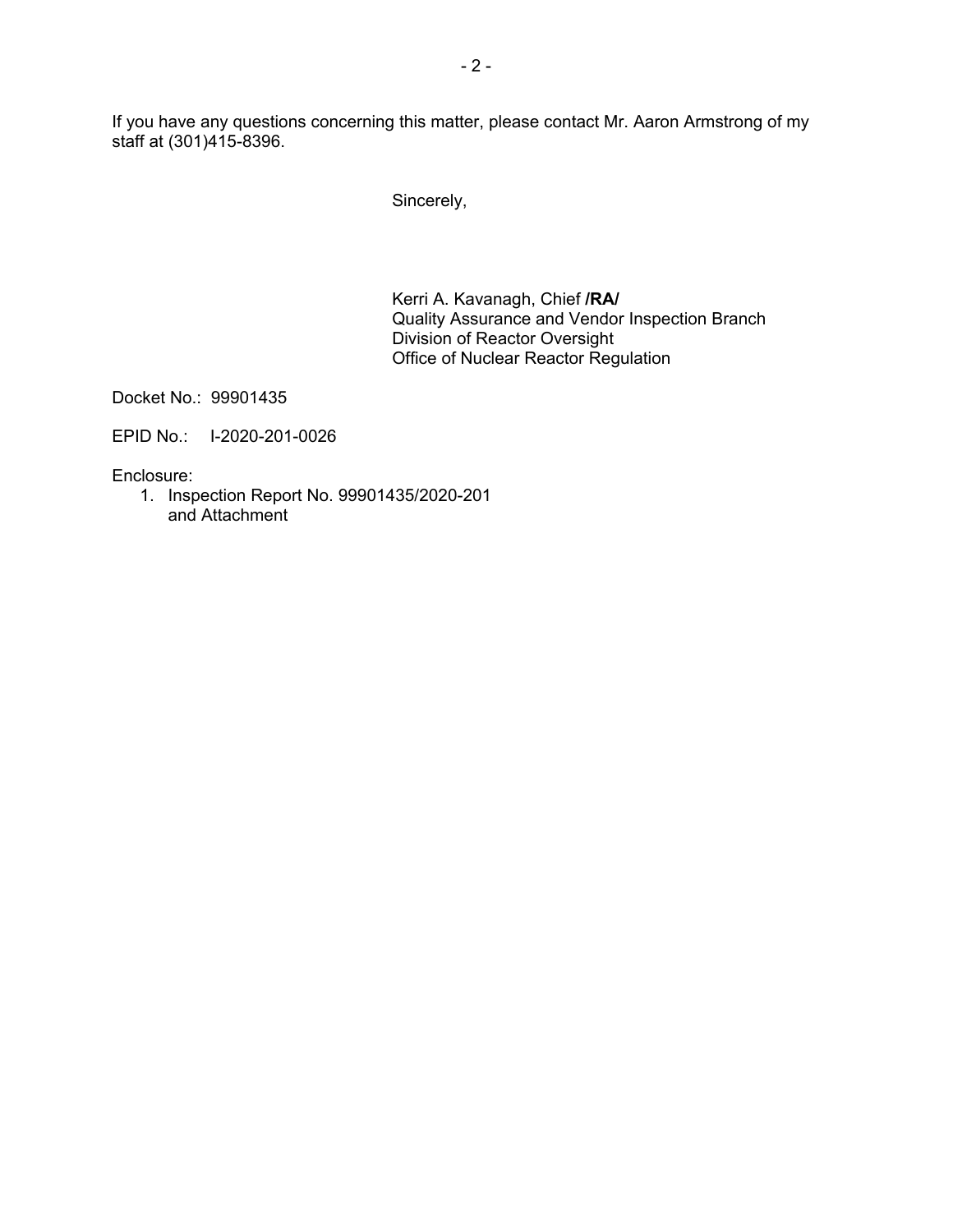## SUBJECT: NUCLEAR REGULATORY COMMISSION VENDOR INSPECTION REPORT OF ENERSYS, NO. 99901435/2020-201 Dated: April 13, 2020

DISTRIBUTION: **CMiller** RFelts MYoung ASakadales ConE\_Resource NRR\_DRO\_IQVB Distribution bill.ross@enersys.com

| ADAMS Accession No.: ML20097F449 |                            |              | *via e-mail :             | NRR-106   |  |  |  |
|----------------------------------|----------------------------|--------------|---------------------------|-----------|--|--|--|
|                                  | <b>OFFICE NRR/DRO/IQVB</b> | NRR/DRO/IQVB | NRR/DRO/IQVB NRR/DRO/IQVB |           |  |  |  |
| <b>NAME</b>                      | AArmstrong                 | CRoque-Cruz  | NSavwoir*                 | KKavanagh |  |  |  |
| <b>DATE</b>                      | 4/7/2020                   | 4/6/2020     | 4/3/2020                  | 4/13/2020 |  |  |  |
| <b>OFFICIAL RECORD COPY</b>      |                            |              |                           |           |  |  |  |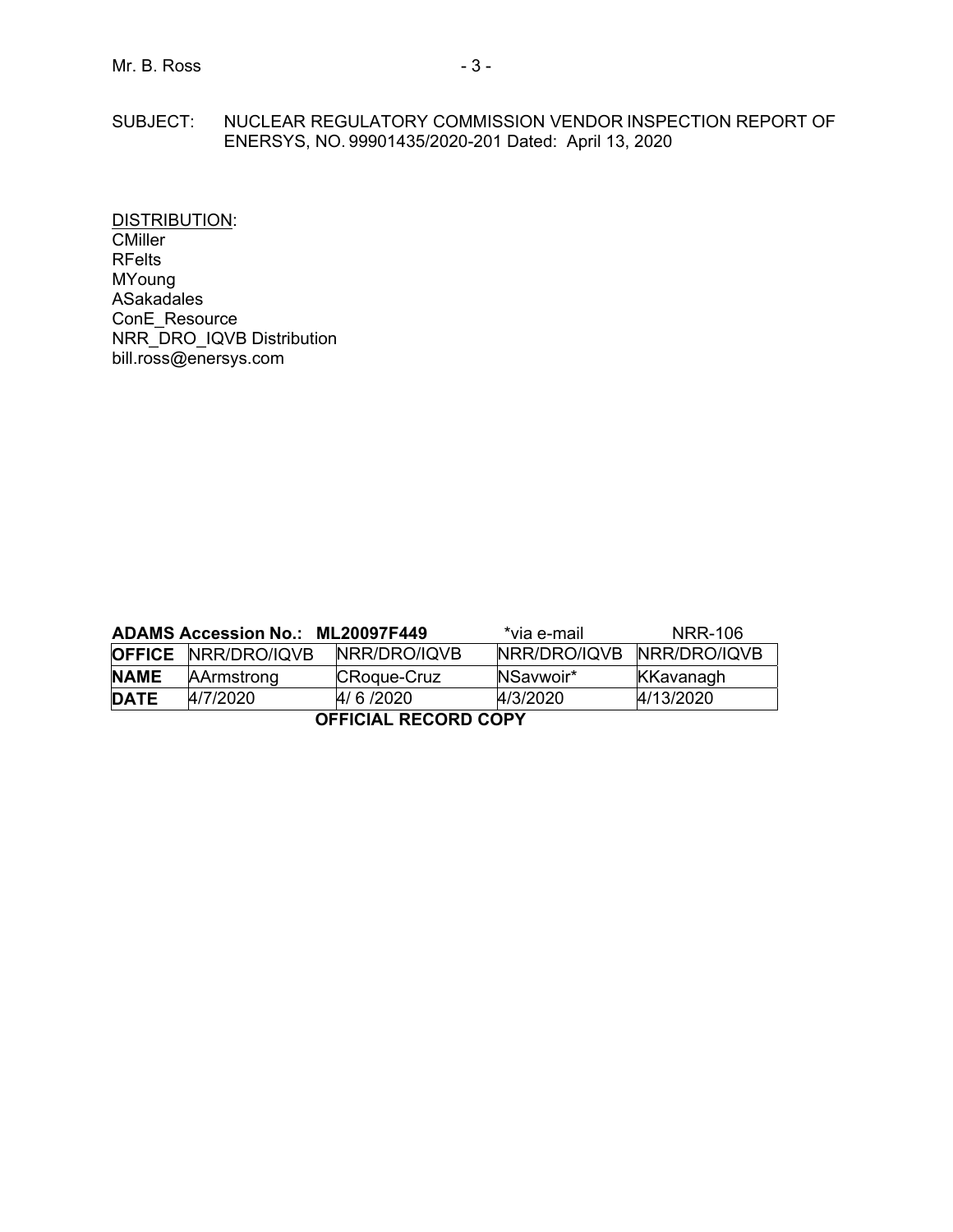#### **U.S. NUCLEAR REGULATORY COMMISSION OFFICE OF NUCLEAR REACTOR REGULATION DIVISION OF REACTOR OVERSIGHT QUALITY ASSURANCE AND VENDOR INSPECTION REPORT**

| Docket No.:                       | 99901435                                                                                                                                                                                               |                              |  |
|-----------------------------------|--------------------------------------------------------------------------------------------------------------------------------------------------------------------------------------------------------|------------------------------|--|
| Report No.:                       | 99901435/2020-201                                                                                                                                                                                      |                              |  |
| Vendor:                           | EnerSys<br>1 Enersys Rd<br>Hays, KS 67601                                                                                                                                                              |                              |  |
| Vendor Contact:                   | Mr. Bill Ross<br><b>Quality Assurance Manager</b><br>EnerSys<br>Email: bill.ross@enersys.com                                                                                                           |                              |  |
| <b>Nuclear Industry Activity:</b> | The EnerSys manufacturing facility is located in Hays, Kansas.<br>This facility provides Class 1E batteries and safety-related<br>components for U.S. nuclear power plants and AP1000<br>applications. |                              |  |
| <b>Inspection Dates:</b>          | February 24-28, 2020                                                                                                                                                                                   |                              |  |
| <b>Inspection Team Leader</b>     | Aaron Armstrong                                                                                                                                                                                        | NRR/DRO/IQVB Team Lead       |  |
| Inspectors:                       | Carla Roque-Cruz<br>Nicholas Savwoir                                                                                                                                                                   | NRR/DRO/IQVB<br>NRR/DRO/IQVB |  |
| Approved by:                      | Kerri A. Kavanagh, Chief<br>Quality Assurance and Vendor Inspection Branch<br>Division of Reactor Oversight<br>Office of Nuclear Reactor Regulation                                                    |                              |  |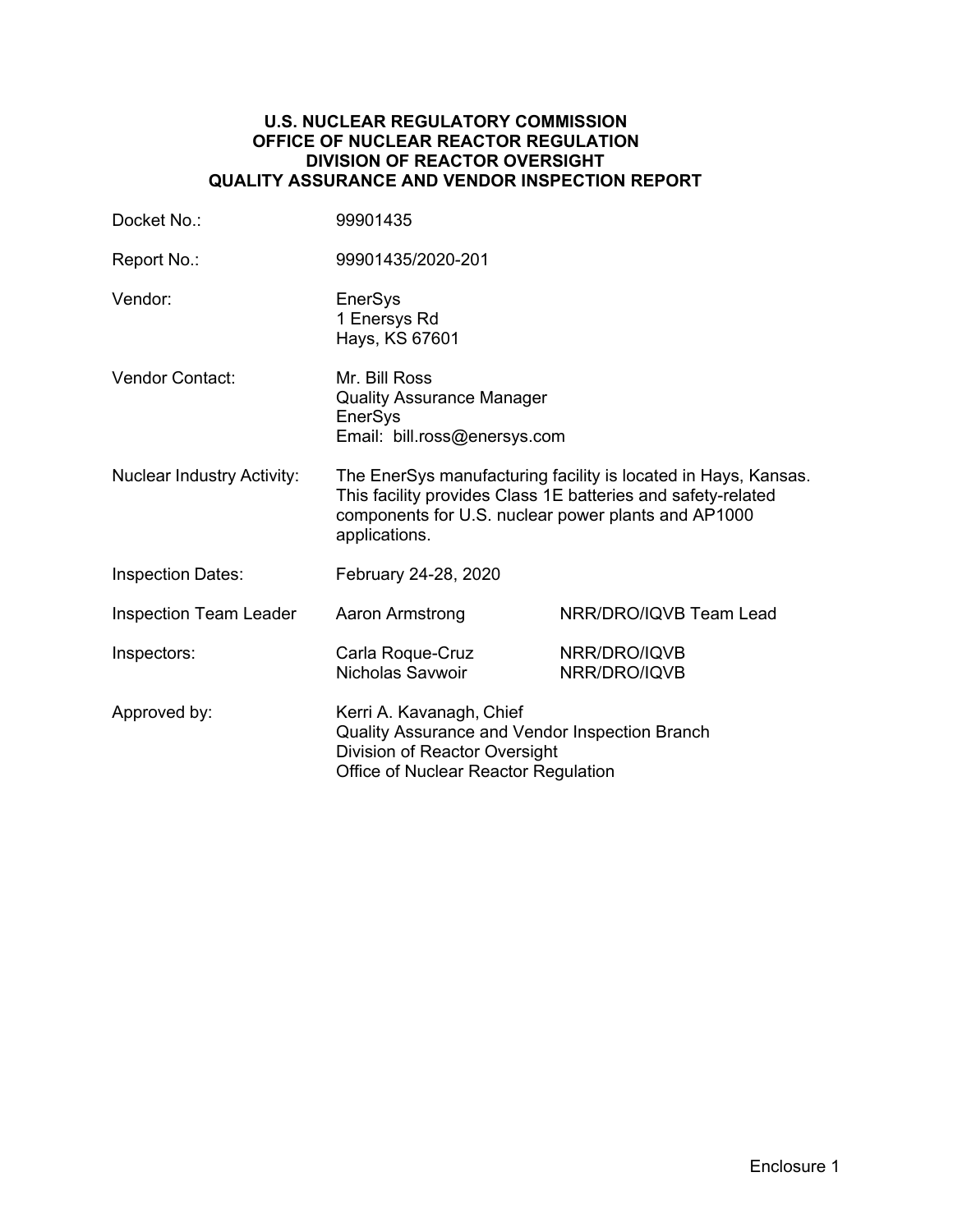# **EXECUTIVE SUMMARY**

## **ENERSYS** 99901435/2020-201

The U.S. Nuclear Regulatory Commission (NRC) staff conducted a vendor inspection at the EnerSys (hereafter referred to as EnerSys) facility in Hays, KS to verify that it had implemented an adequate quality assurance (QA) program that complies with the requirements of Appendix B, "Quality Assurance Criteria for Nuclear Power Plants and Fuel Reprocessing Plants," to Title 10 of the *Code of Federal Regulations* (10 CFR) Part 50, "Domestic Licensing of Production and Utilization Facilities" and 10 CFR Part 21, "Reporting of Defects and Noncompliance." This was the second NRC vendor inspection at EnerSys (see NRC Inspection Report 99901435/2013-201 Agencywide Documents Access and Management System (ADAMS) No. ML14058A705).

This technically-focused inspection specifically evaluated EnerSys' implementation of the quality activities associated with the fabrication, assembly, and testing of safety-related batteries and components being suppling to U.S. operating nuclear power plants and the AP1000 reactor design.

These regulations served as the bases for the NRC inspection:

- Appendix B to 10 CFR Part 50
- 10 CFR Part 21

During the course of this inspection, the NRC inspection team implemented inspection procedure (IP) 43002, "Routine Inspections of Nuclear Vendors," dated January 27, 2017, IP 43003, "Reactive Inspections of Nuclear Vendors," dated December 14, 2015, IP 43004, "Inspection of Commercial-Grade Dedication Programs," dated January 27, 2017, IP 36100, "Inspection of 10 CFR Part 21 and Programs for Reporting of Defects and Noncompliance," dated February 13, 2012, and IP 71152, "Problem Identification and Resolution," Appendix 1, "Guidance for Gathering SCWE and PI&R Insights," dated February 26, 2015.

The NRC inspection team concluded that EnerSys' QA policies and procedures comply with the applicable requirements of Appendix B to 10 CFR Part 50 and 10 CFR Part 21, and that EnerSys' personnel are implementing these policies and procedures effectively. The results of this inspection are summarized below.

#### Nonconforming Materials, Parts, or Components and Corrective Action

The NRC inspection team reviewed EnerSys' policies and implementing procedures that govern the Nonconformance of materials, parts and components and Corrective Action programs. The NRC inspection team reviewed a sample of Material Review Reports (MRRs), supplier quality alerts and corrective actions reports (CARs). The NRC inspection team noted that evaluation of corrective actions related to nuclear grade batteries is performed by personnel at EnerSys Headquarters in Reading, PA. While the NRC inspection team did not identify recurring instances of untimely or inadequate evaluation of MRRs and/or CARs, the NRC inspection team did notice that EnerSys in Hays and Headquarters failed to open their own CARs to address the Supplier Corrective Actions Reports (SCARs) that Westinghouse documented in their external audit report for the audit performed at EnerSys in Hays. This oversight was considered a minor issue by the NRC inspection team. EnerSys opened six corrective action reports to address this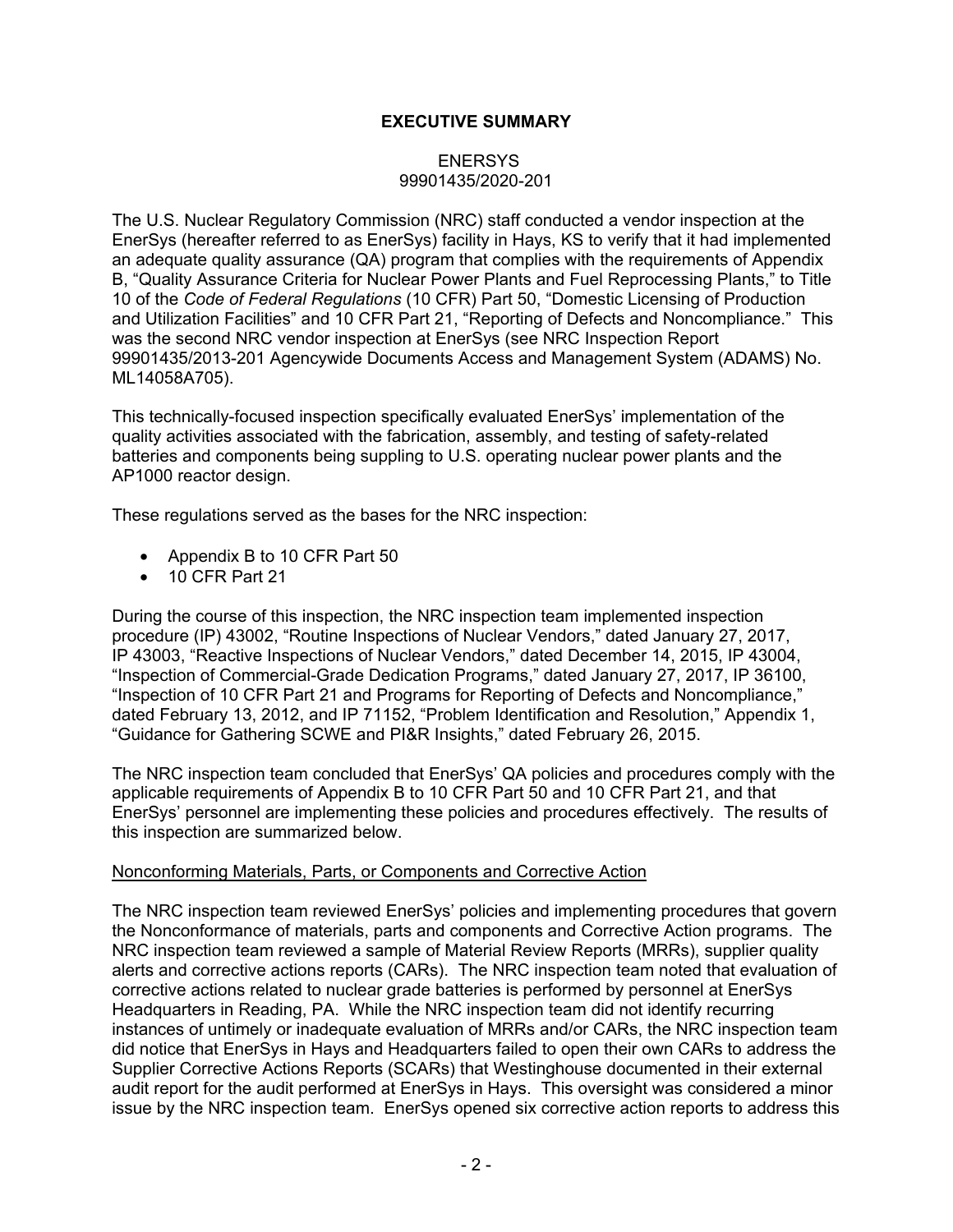issue, CAR150252-022020, CAR150253-022020, CAR150254-022020, CAR150255-022020, CAR150256-022020, CAR150257-022020, CAR150258-022020. No findings of significance were identified.

# Audits

The NRC inspection team reviewed EnerSys' policies and implementing procedures that govern the audit program to verify compliance with the requirements of Criterion XVIII, "Audits," of Appendix B to 10 CFR Part 50. Currently, EnerSys at Hays, KS does not perform any external audits as all their supplier are commercial suppliers. The NRC inspection team reviewed a sample of EnerSys internal audits. The NRC inspection team noted that the audits conducted at EnerSys at Hays, KS are performed by personnel from EnerSys Headquarters in Reading, PA and that the EnerSys personnel performing the audits are appropriately trained personnel not having direct responsibilities in the areas being audited. No findings of significance were identified

# Design Control and Commercial-Grade Dedication

The NRC inspection team reviewed EnerSys' policies and implementing procedures that govern the commercial-grade dedication program to verify compliance with the requirements of Criterion III, "Design Control," of Appendix B to 10 CFR Part 50. The NRC inspection team reviewed a sample of EnerSys procurement documents and commercial-grade dedication packages. No findings of significance were identified.

## Safety Conscious Work Environment (SCWE)

The NRC inspection team concluded that EnerSys' SCWE program and implementation were consistent with the NRC's guidance in IP 71152, "Problem Identification and Resolution," Appendix 1, "Guidance for Gathering SCWE and PI&R Insights." Based on interviews conducted of selected individuals within EnerSys' organization, the NRC inspection team determined that individuals were comfortable, and willing to raise safety concerns to their supervisors and senior management. No findings of significance were identified.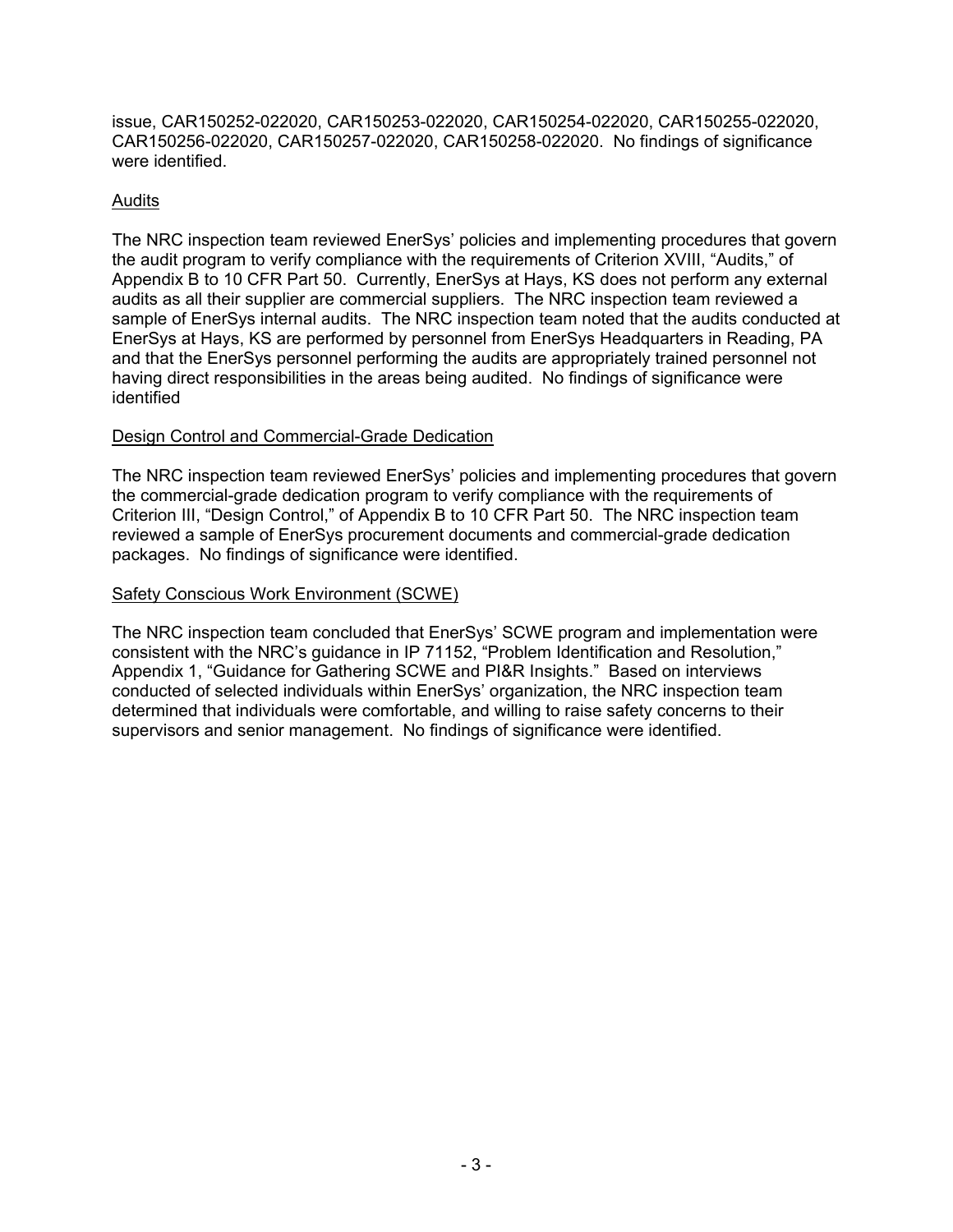# **REPORT DETAILS**

## 1. Nonconforming Materials, Parts, or Components and Corrective Action

#### a. Inspection Scope

The U.S. Nuclear Regulatory Commission (NRC) inspection team reviewed EnerSys' policies and implementing procedures that govern the control of nonconformances and corrective action to verify compliance with the requirements of Criterion XV, "Nonconforming Materials, Parts, or Components," and Criterion XVI, "Corrective Action," of Appendix B, "Quality Assurance Criteria for Nuclear Power Plants and Fuel Reprocessing Plants," to Title 10 of the *Code of Federal Regulations* (10 CFR) Part 50, "Domestic Licensing of Production and Utilization Facilities," respectively. The NRC inspection team reviewed EnerSys' Material Review Report (MRR) log and reviewed a sample of MRRs to ensure that EnerSys implemented an adequate program to assess and control nonconforming items, including appropriate identification, documentation, segregation, evaluation and disposition. Additionally, the NRC inspection team interviewed EnerSys personnel to verify there were designated areas to segregate and control nonconforming materials. The NRC inspection team also toured the facility and saw several areas where nonconforming material was segregated.

At Enersys, Corrective Action Reports (CARs) are designated by the severity type and root cause determination is warranted for the CARs with higher severity type. The NRC inspection team discussed the MRRs and corrective action programs with Enersys' management and technical personnel. The attachment to this inspection report lists the documents reviewed and personnel interviewed by the NRC inspection team.

## b. Observations and Findings

Westinghouse, as a customer of EnerSys at Hays, KS performed an external audit of EnerSys at both locations, Reading, PA and Hays, KS. During the audit at Hays, KS, Westinghouse identified five issues that were documented as Supplier Corrective Action Requests (SCARs) in the subsequent audit report. Westinghouse's due date for these SCARs was February 9, 2020 and three of the SCARs had a "No Product Shipment" note attached to them due to the significance of the issues identified. The NRC inspection team noted that EnerSys failed to document and open CARs for the issues at the Hays, KS facility to track and implement timely corrective actions to address these five SCARs. Specifically, while reviewing a sample of past internal audits performed at EnerSys at Hays, KS and another external audit performed at EnerSys at the Reading, PA location, the NRC inspection team verified that EnerSys opened their own CARs to correspond and address the issues found during these audits as described in their quality assurance (QA) procedures. However, EnerSys Hays, KS facility failed to open corresponding CARs for the SCARs identified during the December 2019 Westinghouse audit. Although the Westinghouse's due date for responding to these SCARs was February 9, 2020, EnerSys did not open, track, respond or ask for an extension of the due date, as described in EnerSys' procedures for the SCARs identified at the Hays, KS facility.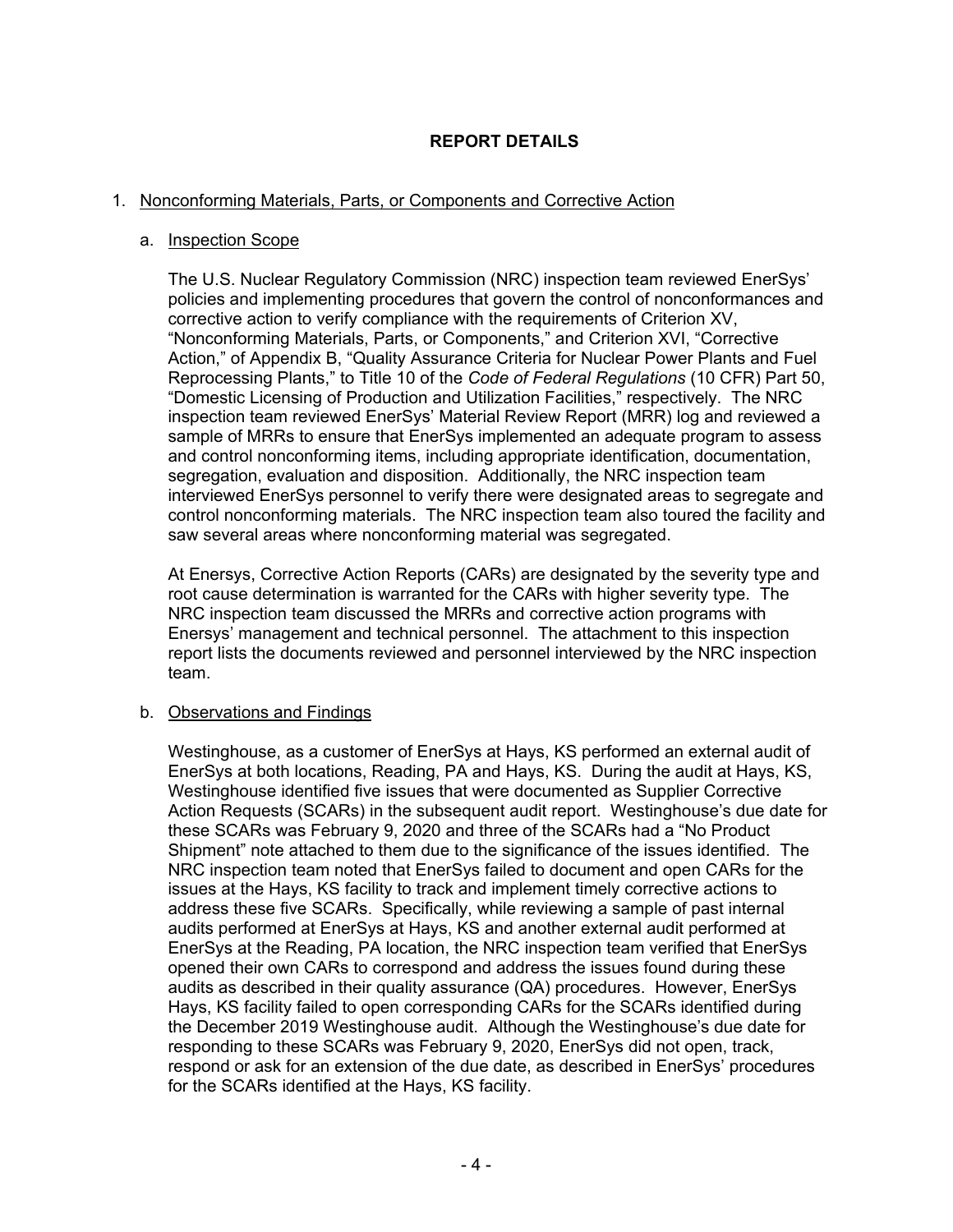# c. Conclusion

While the NRC inspection team did not identify recurring instances of untimely or inadequate evaluation of MRRs and/or CARs, the NRC inspection team did notice that an EnerSys facility failed to open CARs to address the SCARs that the purchaser documented in their external audit report for the audit performed at EnerSys in Hays, KS. This oversight was considered a minor issue by the NRC inspection team as there was no impact to nuclear work activities at the EnerSys Hays facility at the time of the inspection. EnerSys opened six CARs to address this issue; CAR150252-022020, CAR150253-022020, CAR150254-022020, CAR150255-022020, CAR150256-022020, CAR150257-022020, and CAR150258-022020. No findings of significance were identified.

# 2. Audits

# a. Inspection Scope

The NRC inspection team reviewed EnerSys' policies and implementing procedures that govern its audit program to verify compliance with the requirements of Criterion XVIII, "Audits," and Criterion VII, "Control of Purchased Material, Equipment, and Services," of Appendix B to 10 CFR Part 50. The NRC inspection team reviewed a sample of internal audits to verify the scope, frequency and independence of the auditors from the topic they were auditing. Additionally, the NRC inspection team reviewed EnerSys' Approved Suppliers List (ASL) and selected a sample of suppliers to review the methodology of conducting and documenting commercial grade surveys (CGSs) to verify adequate evaluation of the sub-supplier's quality practices. The NRC inspection team reviewed EnerSys' process for conducting CGSs at an established frequency. The NRC inspection team verified that EnerSys had prepared and approved plans that identified the audit scope and applicable checklist criteria before the initiation of the audit activity. The NRC inspection team also discussed the audit program and performance of CGSs with EnerSys' management and technical staff. The attachment to this inspection report lists the documents reviewed and personnel interviewed by the NRC inspection team.

## b. Observation and Findings

No findings of significance were identified.

c. Conclusion

The NRC inspection team concluded that EnerSys is implementing its audit program and CGSs in accordance with the regulatory requirements of Criterion XVIII and and Criterion VII, respectively of Appendix B to 10 CFR Part 50. Based on the limited sample of documents reviewed and activities observed, the NRC inspection team determined that EnerSys is implementing its policies and procedures associated with internal audit program and CGSs. No findings of significance were identified.

# 3. Design Control and Commercial-Grade Dedication

# a. Inspection Scope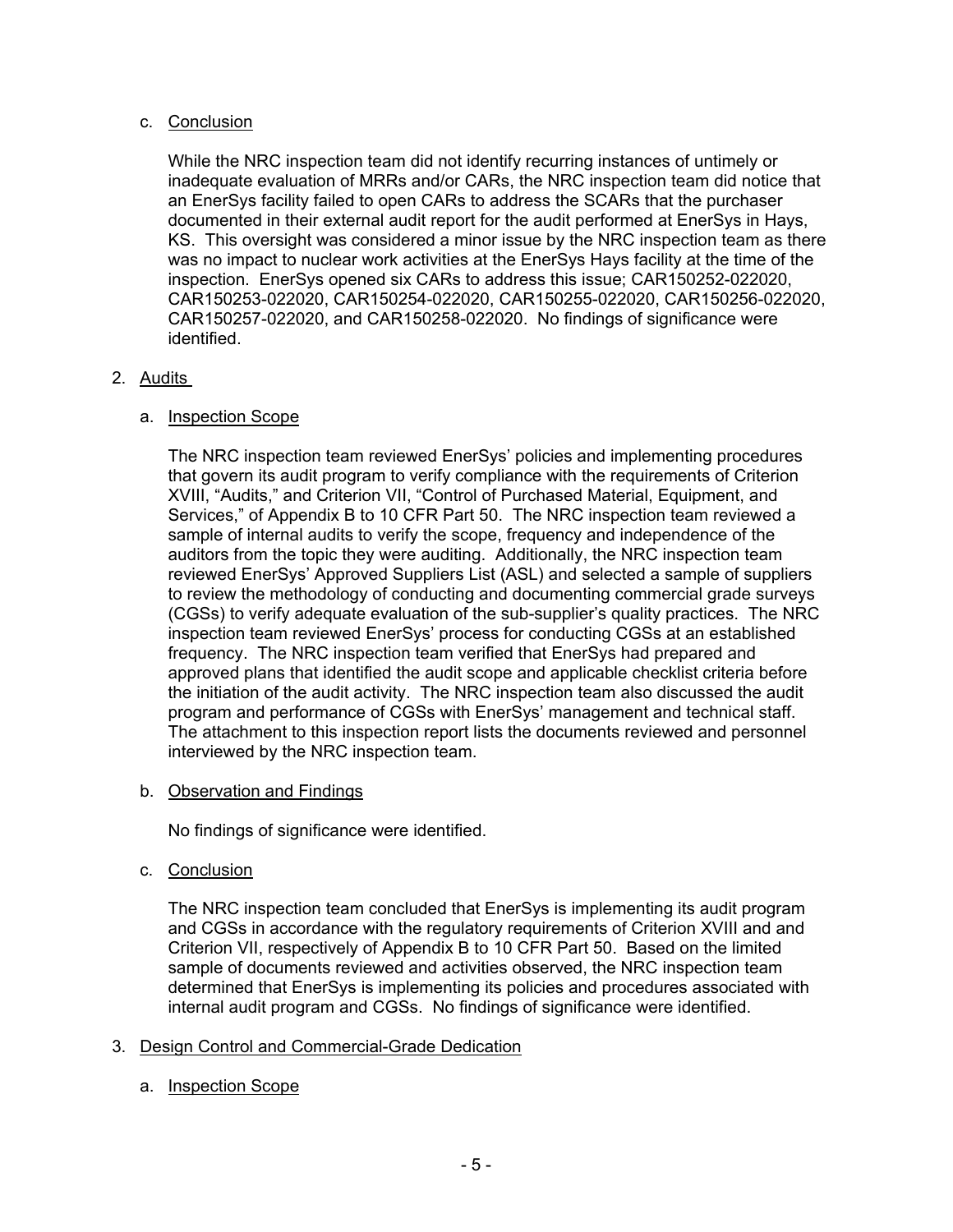The NRC inspection team reviewed EnerSys's policies and implementing procedures that govern the implementation of its commercial-grade dedication (CGD) to verify compliance with the requirements of Criterion III, "Design Control," and Criterion VII of Appendix B to 10 CFR Part 50. The NRC inspection team also discussed the qualification and CGD with the Enersys' technical personnel located in Reading, PA and manufacturing technical personnel on-site.

#### Qualification

The NRC inspection team reviewed the design control of EnerSys' nuclear-qualified battery (GN product type), GN related purchased parts and auxiliary components. EnerSys GN parts use the "CERT" suffix designation for nuclear safety-related applications. EnerSys GN original qualification was conducted by an external laboratory. The nuclear environmental qualification test included GN-13, GN-15, GN-17 GN-23 and GN-29 cell types and simulated accelerated aging groups. The NRC inspection team also reviewed purchase orders for the GN-23 and GN-29 battery systems to ensure they included the appropriate regulatory requirements and product qualifications specified by the customers in accordance with applicable Class 1E batteries for nuclear power generating stations' Institute of Electrical and Electronics Engineers (IEEE) qualification standards.

#### Commercial Grade Dedication

The NRC inspection team reviewed the CGD methodology for items and services to be installed in Class 1E batteries, including the development of critical characteristics (CCs), technical evaluations, failure mode and effects analysis, acceptance criteria methods, sampling methodology, checklists, reports, and associated Purchase Orders. The NRC inspection team reviewed the CGD process for the GN-23 and GN-29 product types. The NRC inspection team evaluated a sample of technical evaluations and concluded that the technical evaluations in the dedication methodology appropriately identified the CCs necessary to provide reasonable assurance that the item or service would perform its intended safety function.

The NRC inspection team reviewed a sample of commercial-grade dedicated battery accessories and components supplied as basic components and controlled under EnerSys' Appendix B program. Accessories included, but were not limited to rack assemblies, bolt packages, terminal plates, lugs, washers, and cables. The NRC inspection team reviewed EnerSys sampling methodology and the GN product type single sampling plan for inspections. The attachment to this inspection report lists the documents reviewed and personnel interviewed by the NRC inspection team.

#### b. Observation and Findings

No findings of significance were identified

## c. Conclusion

The NRC inspection team concluded that EnerSys is implementing its CGD program activities in accordance with the regulatory requirements of Criterion III and Criterion VII of Appendix B to 10 CFR Part 50. Based on the limited sample of documents reviewed and activities observed, the NRC inspection team determined that EnerSys is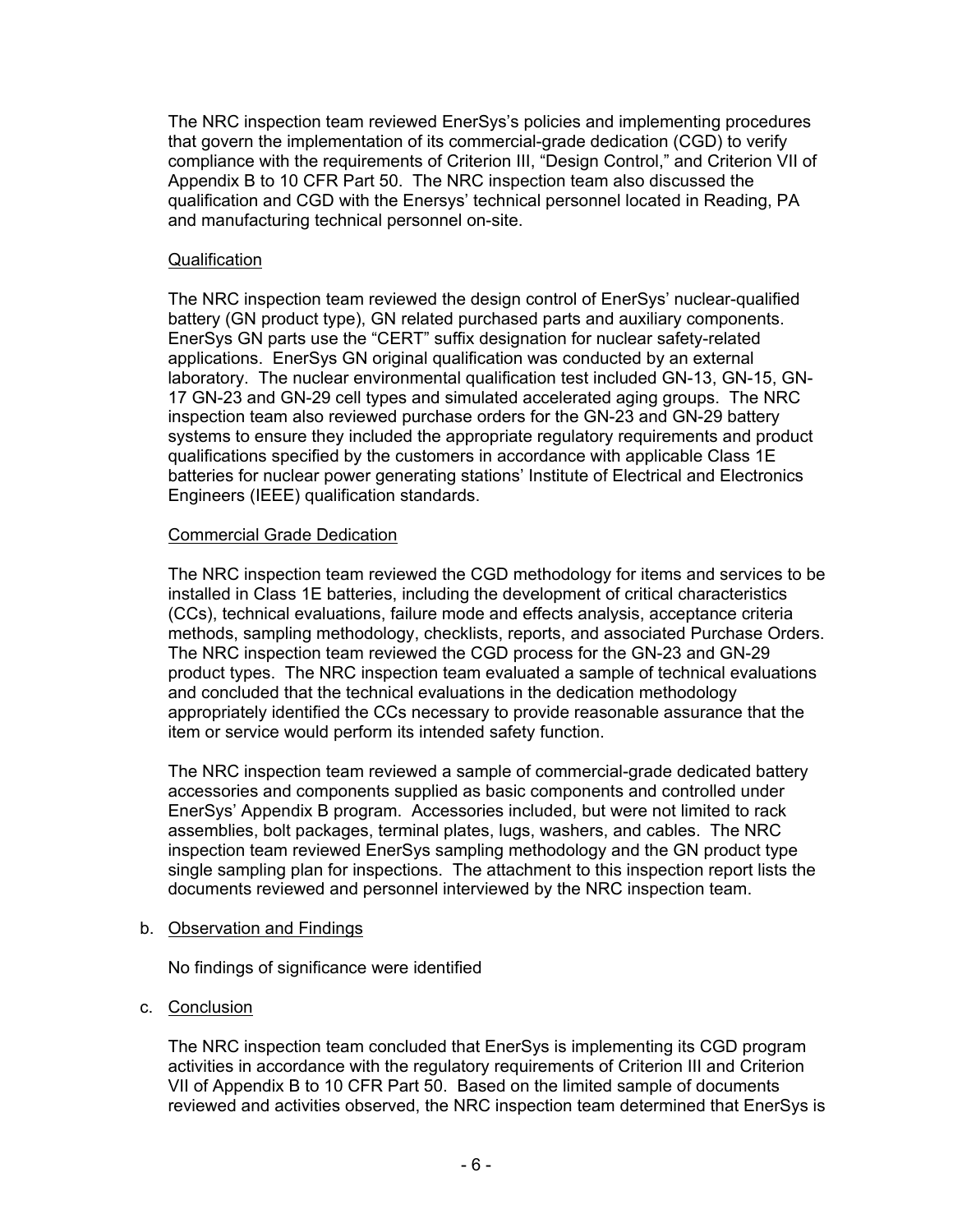implementing its policies and procedures associated with CGD program and oversight of contracted activities. No findings of significance were identified.

#### 4. Safety Conscious Work Environment (SCWE)

#### a. Inspection Scope

The NRC inspection team determined that the EnerSys personnel are willing to raise nuclear safety concerns and have not observed any hesitation of their coworkers in raising safety concerns. EnerSys personnel also indicated that they felt comfortable raising concerns to their supervisor and management, and elevating issues up through supervision or management if not appropriately addressed. Most of Enersys' personnel prefer to submit issues through their supervisor.

The NRC inspection team and EnerSys management discussed EnerSys' safety culture and SCWE program. EnerSys' personnel work to a high level of skill-of-the-craft and the interviewed personnel have comfortable and approachable relationships with management which promotes an adequate SCWE. The NRC inspection team recommended that the EnerSys, Hays KS facility strengthen the safety culture by clarifying the SCWE program to better communicate EnerSys expectations for personnel to participate in the program.

#### b. Observations and Findings

No findings of significance were identified.

c. Conclusion

The NRC inspection team concluded from their observations that EnerSys safety culture was adequate.

## 5. Entrance and Exit Meetings

On February 24, 2020, the NRC inspection team discussed the scope of the inspection with Mr. Bill Ross, QA Manager, and other members of EnerSys' management and technical personnel. On February 28, 2020, the NRC inspection team presented the inspection results and observations during an exit meeting with Mr. Bill Ross, and other members of EnerSys' management and technical personnel. The attachment to this report lists the attendees of the entrance and exit meetings, as well as those individuals whom the NRC inspection team interviewed.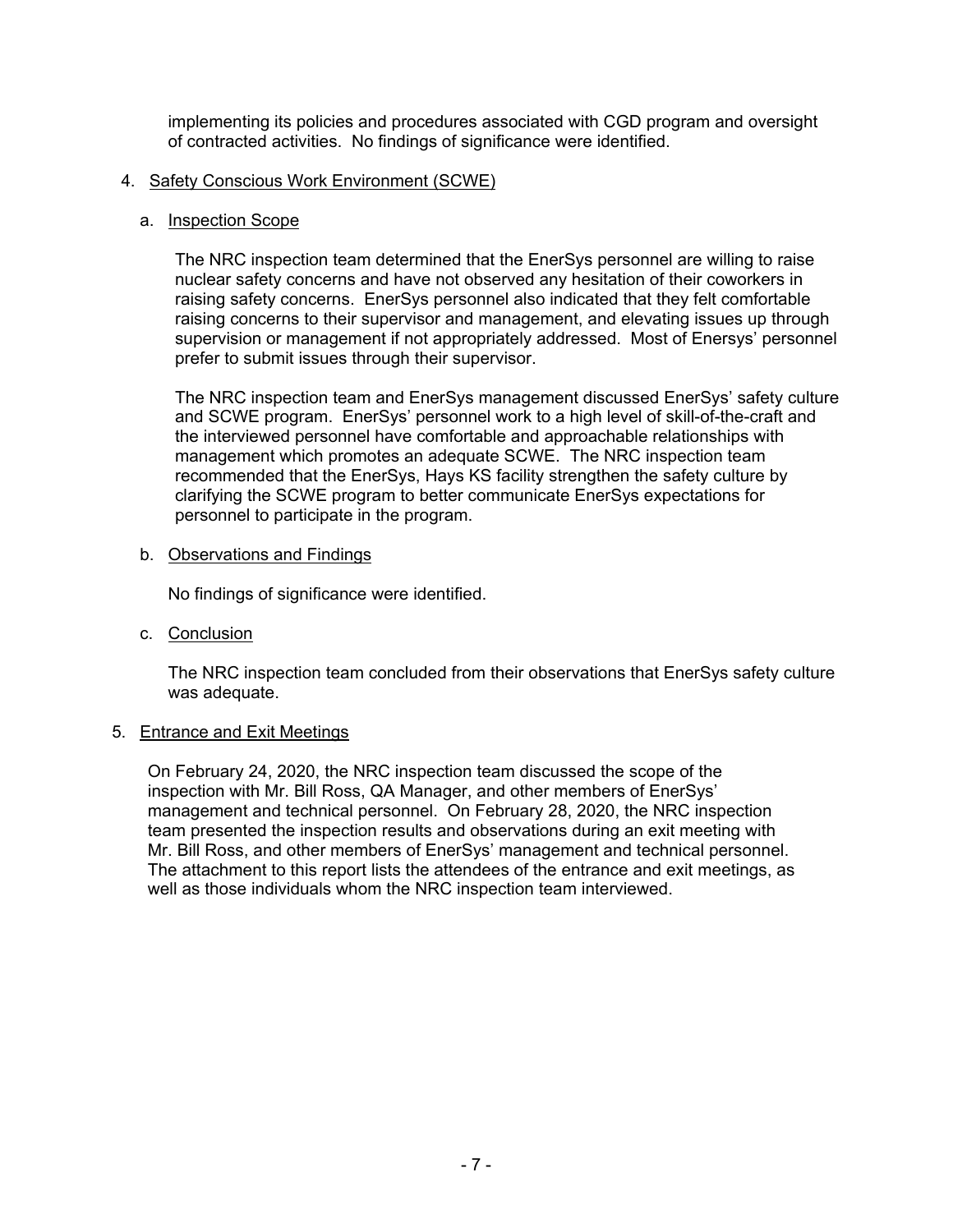# **ATTACHMENT**

# 1. Entrance/Exit Meeting Attendees and Persons Interviewed

| <b>Name</b>                | <b>Title</b>                               | <b>Affiliation</b> | <b>Entrance</b>         | <b>Exit</b>             | <b>Interviewed</b> |
|----------------------------|--------------------------------------------|--------------------|-------------------------|-------------------------|--------------------|
| Aaron Armstrong            | <b>Inspection Team</b><br>Leader           | <b>NRC</b>         | X                       | X                       |                    |
| Carla Roque-Cruz           | Inspector                                  | <b>NRC</b>         | X                       | X                       |                    |
| Nicholas Savwoir           | Inspector                                  | <b>NRC</b>         | $\overline{\mathsf{x}}$ | $\overline{\mathsf{x}}$ |                    |
| Kerri Kavanagh             | <b>Branch Chief</b>                        | <b>NRC</b>         |                         | X                       |                    |
| <b>Bill Ross</b>           | <b>Quality Assurance</b><br>Manager        | EnerSys            | X                       | X                       | X                  |
| George Brendahl            | <b>Nuclear Product</b><br>Manager          | EnerSys            |                         |                         | X                  |
| <b>Brad Unrein</b>         | <b>Quality Engineer</b>                    | EnerSys            | X                       | X                       |                    |
| <b>Gordan Augustine</b>    | <b>Quality Tech II</b>                     | EnerSys            | $\overline{\sf x}$      |                         | X                  |
| Dawn Karle                 | <b>Quality Inspection</b><br>and Receiving | EnerSys            | X                       | X                       |                    |
| <b>Todd Steckein</b>       | <b>Quality Manager</b>                     | EnerSys            | X                       | X                       |                    |
| <b>Rick Wasinger</b>       | Lab Supervisor                             | <b>EnerSys</b>     | $\overline{\mathsf{x}}$ | $\overline{\mathsf{X}}$ |                    |
| Renee' Nichols             | <b>Document Control</b>                    | EnerSys            | X                       | Χ                       | X                  |
| <b>Scott Phliager</b>      | Plan Manager                               | EnerSys            | X                       | X                       |                    |
| Curtis Maujhae             | Production<br>Manager                      | EnerSys            | X                       | X.                      |                    |
| <b>Bob Sanderson</b>       | Chemist                                    | <b>EnerSys</b>     | X.                      |                         |                    |
| Van Wendell Andel          | <b>Quality Tech</b>                        | <b>EnerSys</b>     | X.                      | X                       |                    |
| Alessia Radeker            | <b>EOS Manager</b>                         | EnerSys            |                         | X                       |                    |
| Linda Cole                 | <b>Prod Sched Purch</b>                    | EnerSys            |                         | X                       |                    |
| Johan Language             | Eng. Mgr.                                  | EnerSys            |                         | Χ                       |                    |
| <b>Chris Deitering</b>     | Material Mgr.                              | EnerSys            |                         | X                       |                    |
| <b>Sherry Totten</b>       | Finishing                                  | <b>EnerSys</b>     |                         | X                       |                    |
| <b>Ernest Werth</b>        | F&G Assembly                               | EnerSys            |                         | X                       |                    |
| <b>Stanley Linenberger</b> | F&G Assembly                               | EnerSys            |                         | $\overline{\mathsf{X}}$ |                    |
| <b>Ronald Sauer</b>        | <b>F&amp;G Assembly</b>                    | EnerSys            |                         | $\overline{X}$          |                    |
| ance Edwards               | <b>F&amp;G Assembly</b>                    | EnerSys            |                         | $\overline{\mathsf{x}}$ |                    |
| Jose Villegas              | <b>F&amp;G Assembly</b>                    | <b>EnerSys</b>     |                         | Χ                       |                    |
| Larry Schmidtberger        | <b>LS Plate Parting</b>                    | EnerSys            |                         | X                       |                    |
| Dexter McCoy               | <b>LS-Grind Casting</b>                    | EnerSys            |                         | X                       |                    |
| Donald Vanwey              | <b>LS-Parts Casting</b>                    | <b>EnerSys</b>     |                         | X                       |                    |
| Donna Windholz             | <b>LS-Parts Casting</b>                    | EnerSys            |                         | X                       |                    |
| Jessica McCoy              | <b>LS-Parts Casting</b>                    | <b>EnerSys</b>     |                         | X                       |                    |
| Mark Bollig                | Oxide Mill                                 | EnerSys            |                         | X                       |                    |
| Pam Augustine              | <b>DEFG Fins</b>                           | EnerSys            |                         | X                       |                    |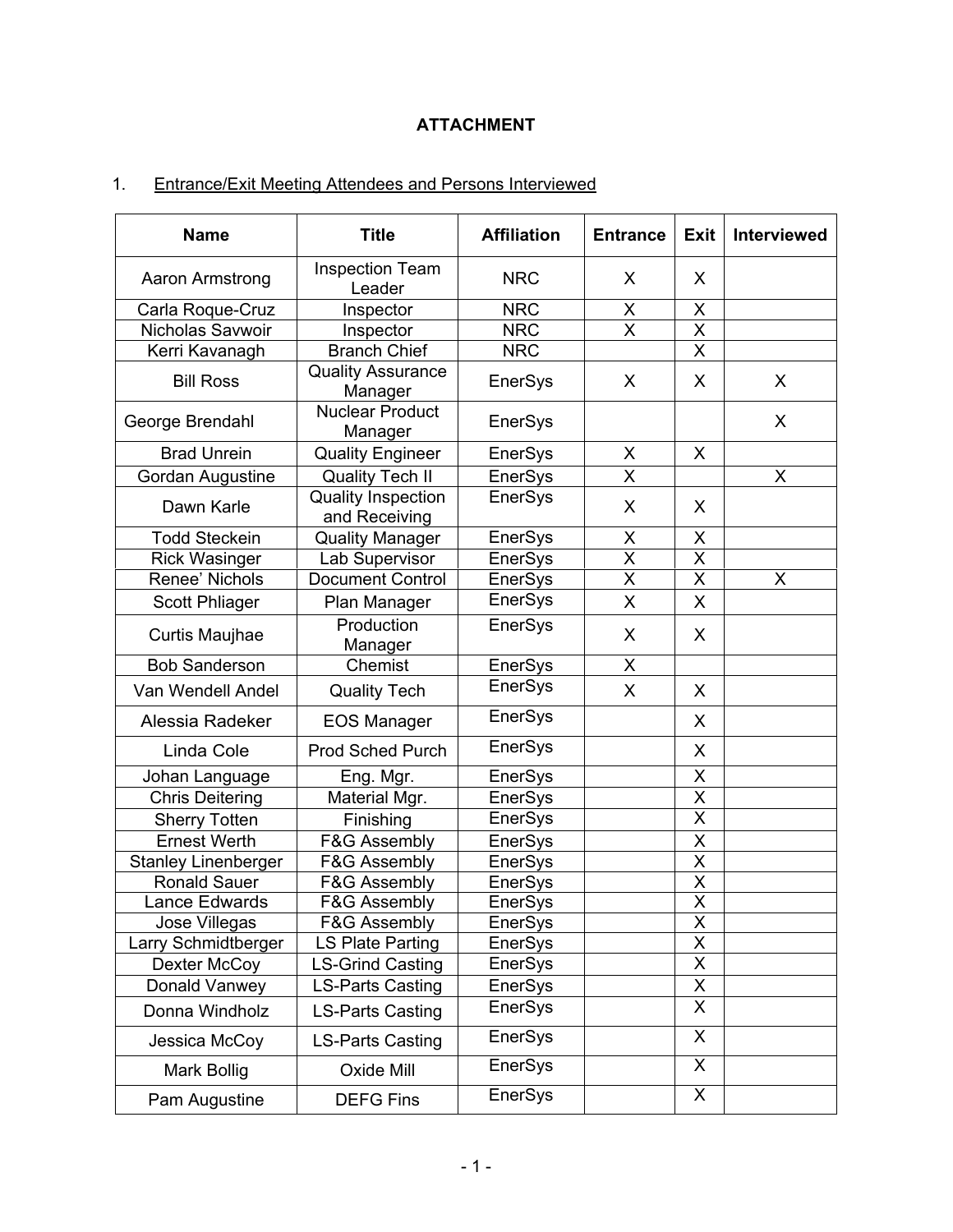## 2. INSPECTION PROCEDURES USED

- Inspection Procedure (IP) 36100, "Inspection of 10 CFR Part 21 and Programs for Reporting Defects and Noncompliance," dated February 13, 2012
- IP 43002, "Routine Inspections of Nuclear Vendors," dated January 27, 2017
- IP 43003, "Reactive Inspections of Nuclear Vendors," dated December 14, 2015
- IP 43004, "Inspection of Commercial-Grade Dedication Programs," dated January 27, 2017
- IP 71152, "Problem Identification and Resolution," Appendix 1, "Guidance for Gathering SCWE and PI&R Insights," dated February 26, 2015.

# 3. DOCUMENTS REVIEWED

## Policies and Procedures

- Quality Procedure Manual (QPM) 8.0, "Operations," July 21, 2017
- QPM 9.0, "Performance Evaluation," October 11, 2019
- QPM 10.0, "Improvement," October 10, 2017
- Quality Assurance Procedure (QAP) 30.0, "Supplier Quality Control," Revision AC
- QAP 30.01, "Nuclear Safety Related (NSR) Approved Supplier List," Revision AE
- QAP 57.0, "Nuclear Program Management Audit Procedure," Revision AD
- QAP 62.0, "Material Review Report (MRR) Procedures," Revision AC
- QAP 70.0, "Dedication of Commercial Grade Items (CGIs)/Services and Acceptance Criteria for Nuclear Safety Related Items," Revision AE
- QAP 73.0, "Corrective Action Procedure," Revision AE and Revision AF
- QAP 500.0, "Quality Assurance Requirements for Purchased Material," Revision AD
- QAP 506.0, "Inspection, Testing, and Acceptance Sampling," Revision AA dated January 6, 2016
- QAP 600.0, "Internal Quality Audits and Schedule"
- WI-023-5, "Inspection Procedure for GN and AP1000 Piece Parts," dated March 8, 2019

# Nonconformances (NCRs)

- MRR H-099-2017, dated July 6, 2017
- MRR H-087-2018, dated September 24, 2018
- MRR H-058-2019, dated August 7, 2019
- MRR Y-014-2019, dated December 25, 2019
- MRR H-072-2019, dated September 23, 2019
- MRR H-094-2018, dated February 20, 2019

# Corrective Actions

- CAR-H-1723-18, dated October 24, 2018
- CAR-H-1739-18, dated November 13, 2018
- CAR-H-1740-18, dated November 13, 2018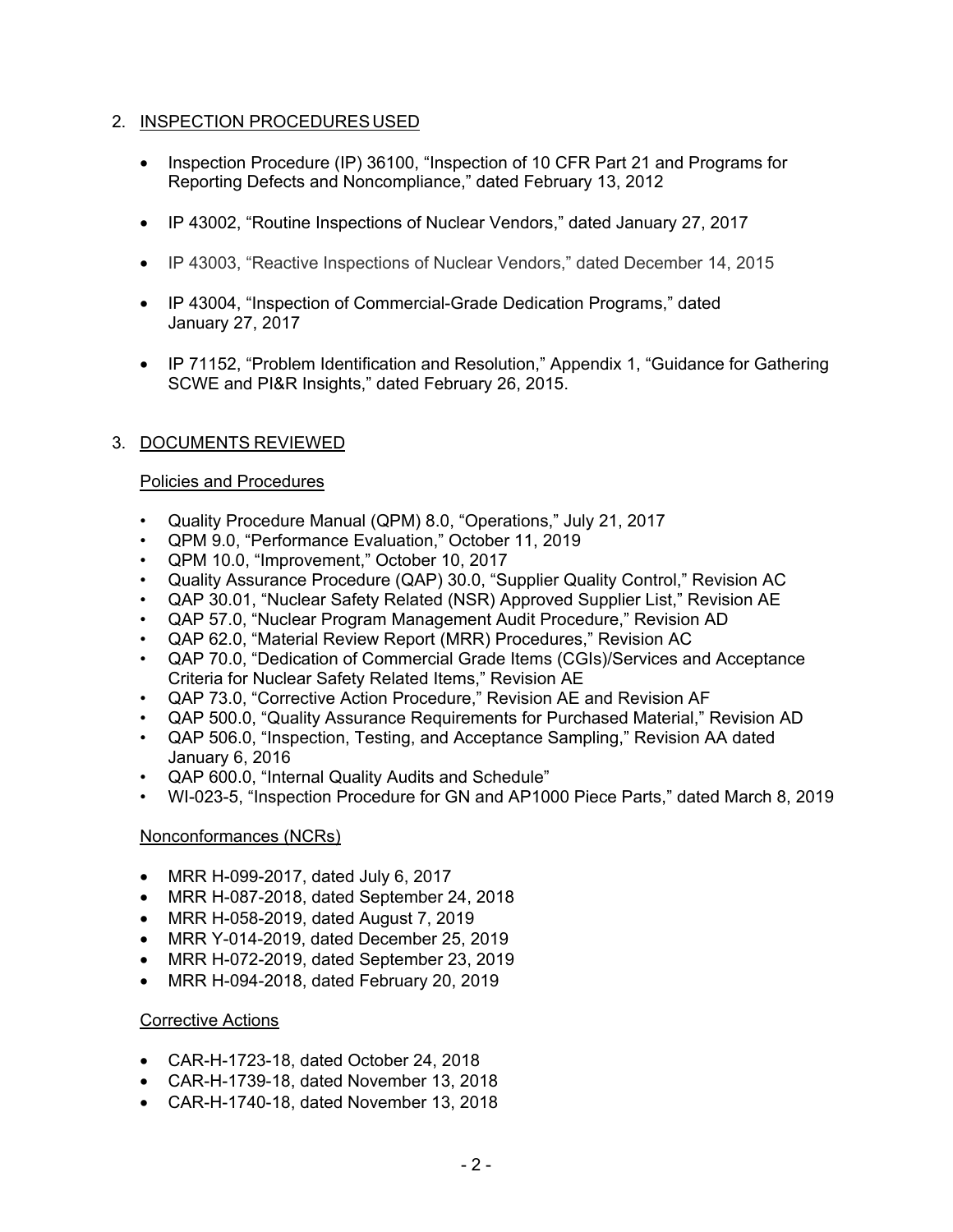- CAR-H-1789-19, dated May 30, 2019
- CAR-150231-122019, dated December 3, 2019
- CAR-150230-122019, dated December 3, 2019
- CAR-150229-122019, dated December 3, 2019
- CAR-150228-122019, dated December 3, 2019
- CAR-150232-122019, dated December 3, 2019

#### Corrective Actions generated during this inspection

- CAR-150252-022020, dated February 27, 2020
- CAR-150253-022020, dated February 27, 2020
- CAR-150254-022020, dated February 27, 2020
- CAR-150255-022020, dated February 27, 2020
- CAR-150256-022020, dated February 27, 2020
- CAR-150257-022020, dated February 27, 2020
- CAR-150258-022020, dated February 27, 2020

#### Manufacturing Control Documents

- Document Distribution Record Nuclear Safety Related RFQ: EnerSys Nuclear Log Number N042618A, PO 00037598, dated April 26, 2018
- Document Distribution Record Nuclear Safety Related RFQ: EnerSys Nuclear Log Number N042618A, POs 00352068, dated June 8, 2018
- ANSI/ASQC Z1.4-1993, "Sampling Procedures and Tables for Inspection Attributes"

#### Procurement Documents (PO)

- PO 00352068 dated April 26, 2016 (Energy Northwest)
- PO: 4500431322 dated February 6, 2018 (Dominion)
- PO: 4500526432 dated May 6, 2018 (Dominion)
- PO 02386498 dated August 17, 2018
- PO 02390478 dated December 6, 2018 (FPL/NextEra)
- PO 4500001798 dated November 15, 2016 for sub-supplier
- Sales Order Number 10020339 dated January 7, 2019 for sub-supplier
- Sub-supplier Generic Qualification Program for Exide Corporation Class 1E GN Type Batteries and Class 1E Battery Racks 4500-1, Rev A, dated January 18, 1982

#### Commercial-Grade Surveys/Audit Reports

- Audit: Corporate Internal Nuclear Audit, dated October 19, 2017
- Audit: Corporate Internal Nuclear Audit, dated February 26-28, 2019
- Audit: External vendor, WES-2019-112, dated December October 22-24, 2019
- Audit: External vendor, WES-2019-113, dated December 10-12, 2019
- Commercial Grade Survey: Storm Power dated November 4, 2015
- Commercial Grade Survey: PM Fasteners dated May 1, 2015
- Commercial Grade Survey: Sub-suppler dated September 18, 2015
- Commercial Grade Item Dedication Worksheet GN Cell/Batteries, Acceptance Process